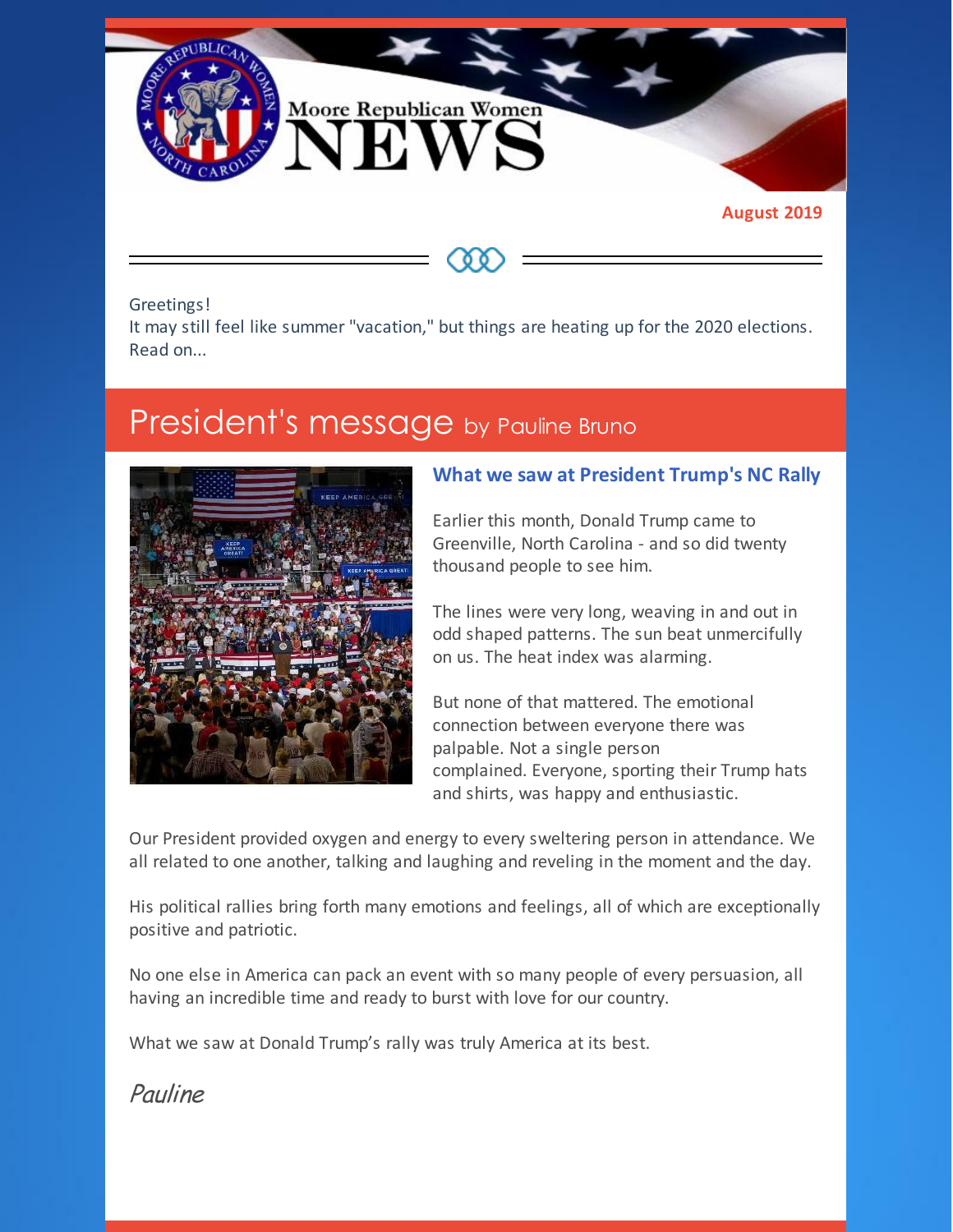# Garland Tucker to speak at August brunch



*Don't miss our August 5 brunch, featuring Garland Tucker as our speaker.*

**MRW Brunch August 5 10:30 a.m. (NOTE THE TIME & LOCATION!) Pinehurst Country Club - Donald Ross Grill (entrance at golf bag drop-off)** \$20.00 per person Registration & payment (cash/checks only) opens at 10:00 a.m.

**To view the full invitation, go [here](https://files.constantcontact.com/30571cb6701/c664d003-dd41-42e3-b2ac-3f6b8a327120.pdf).**

**[Reserve](https://www.mrwnc.com/luncheon-reservation.html) my seat(s)!**

**Deadline to reserve your seat: Tuesday, July 30 at NOON.** NOTE: We are collecting **school supplies** for Boys and Girls Clubs, as well as **granola and protein bars, and beef/turkey jerky** (NOT pork) for active duty military personnel.



### Welcome to new members!

Please give a warm welcome to the following women who recently joined Moore Republican Women's Club:

- Anita Baker
- Nancy Sadler
- Dr. Angie Mullennix
- Denise Racey

# Trump Country 2020 Kick-off & Fundraiser



Join your fellow Trump supporters in Moore County to show your enthusiasm for the 2020 campaign:

**Sunday, September 22, 3:00 p.m. Fair Barn in Pinehurst Cost: \$20.20**

The event includes speakers, auction and dinner - you can expect lots of fun and excitement! Find out more about it and how to get tickets:

**More [information](https://www.mcncgop.com)**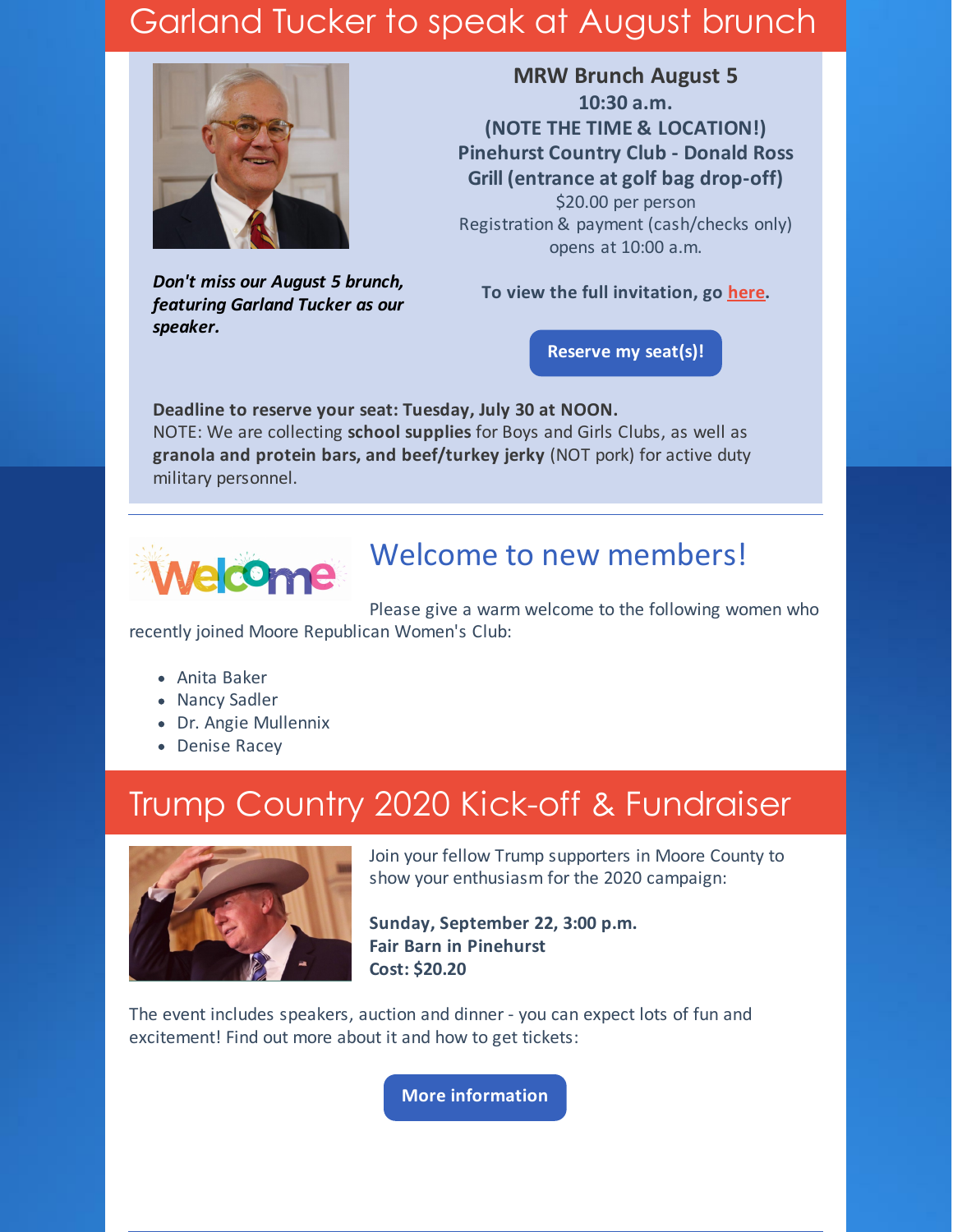### Items of interest...

**[Patrick](https://www.thepilot.com/news/pinehurst-man-named-acting-labor-secretary-by-president-trump/article_d3d45772-a4bc-11e9-8bec-473e7efa7a9d.html) Pizzella** is a Pinehurst resident and has been named acting Labor Secretary by President Trump. He was the Deputy Labor Secretary under Alex Acosta, who recently resigned. His wife M.J. is a member of MRW and very active in the community. Congratulations!

**Moore County Mens Republican Club** is hosting a special event open to all on Monday, July 29 featuring speaker Christian Adams, "The Man Socialists Love to Hate." For more information, go [here](http://www.mcrmc.club). Deadline to register is today.

#### **Important local-to-Pinehurst political websites to keep on your reading list:**

- [RESOLVE](https://resolvenc.blog)
- [Conservative](http://www.conservativeinsight.net) Insight

### Help wanted: Ways & Means Committee Chair

Mariann Benway has chaired this important committee for several years and done an outstanding job. But nothing lasts forever, including committee chairmanships! Mariann is ready to turn it over to another volunteer. If you're interested in finding out what's involved, please contact her at [Mariann.Benway@me.com](mailto:Mariann.Benway@me.com). We need you!!

### GOP HQ Building Fund

Many thanks to the people listed below who contributed funds to keeping our HQ office in the Olmsted Shopping Center open and operating as we approach this crucial election year. MRW is a monthly contributor to the GOP HQ Building Fund, so your participation in our fundraising efforts helps to fund it and is much appreciated.

Pauline Bruno Miriam Chu Richard Curl Diane Ingold Tom Kakadelis Ginger and Pete Lash Bill Park

Felice Schillaci William Taylor Veteran's Guardian Joan Ward Susan Ward Jim Womack

# Voter photo ID becoming reality in NC



In the November 2018 mid-terms, North Carolina won a hard-fought victory to make it mandatory to present a photo ID in order to vote. Now that change to the state constitution is taking effect for the 2020 election, as the Moore County Board of Elections will host two educational seminars about voter photo ID requirements.